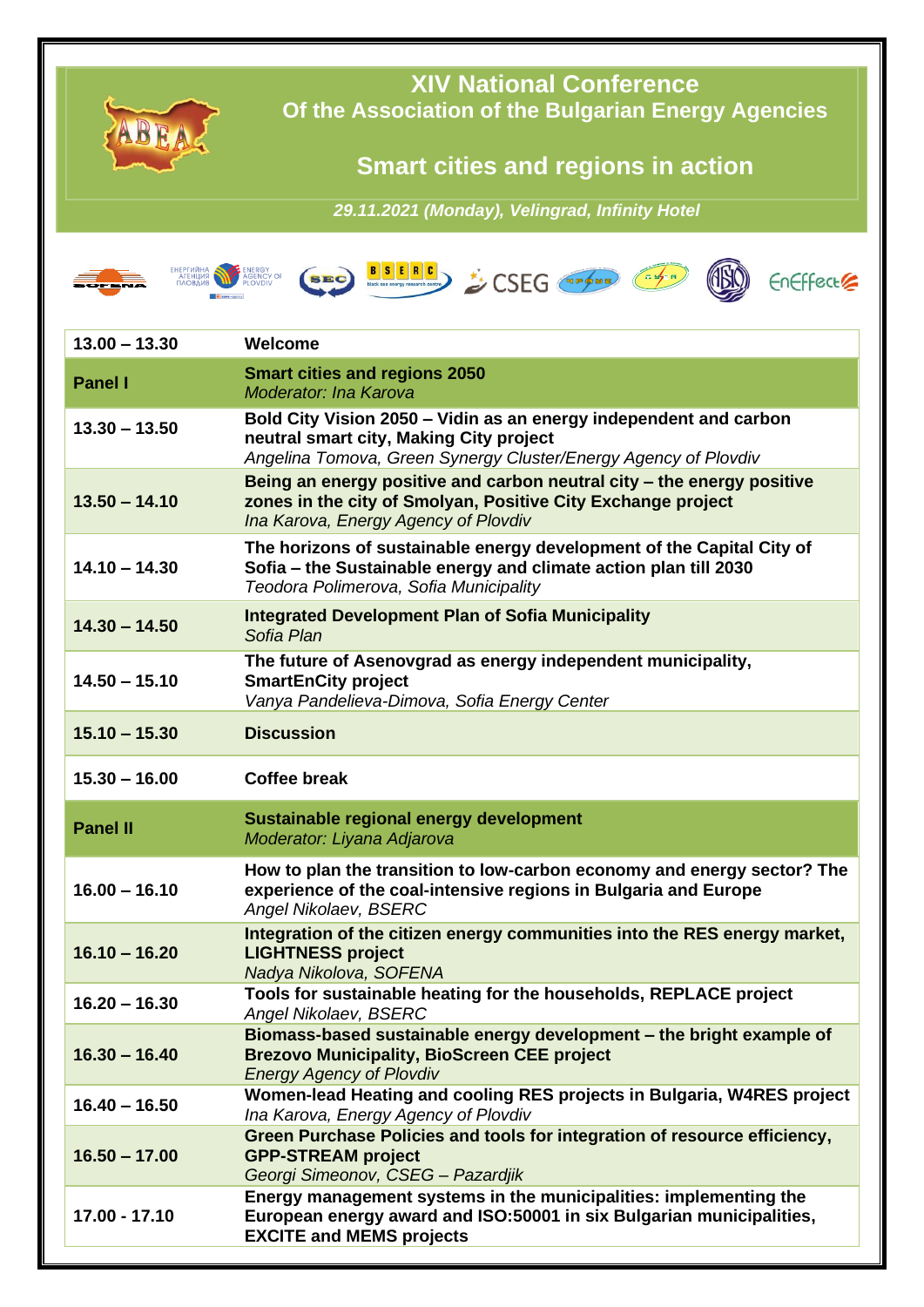|                 | Stanislav Andreev, EnEffect                                                                                       |
|-----------------|-------------------------------------------------------------------------------------------------------------------|
| $17.10 - 17.20$ | <b>Discussion</b>                                                                                                 |
| $17.20 - 17.30$ | <b>Closing session</b>                                                                                            |
|                 | <b>Supporting events</b>                                                                                          |
|                 | 29.11.2021, Monday<br>DEVELOPMENT OF THE ENERGY EFFICIENCY FINANCING MARKET IN BULGARIA<br>Round table discussion |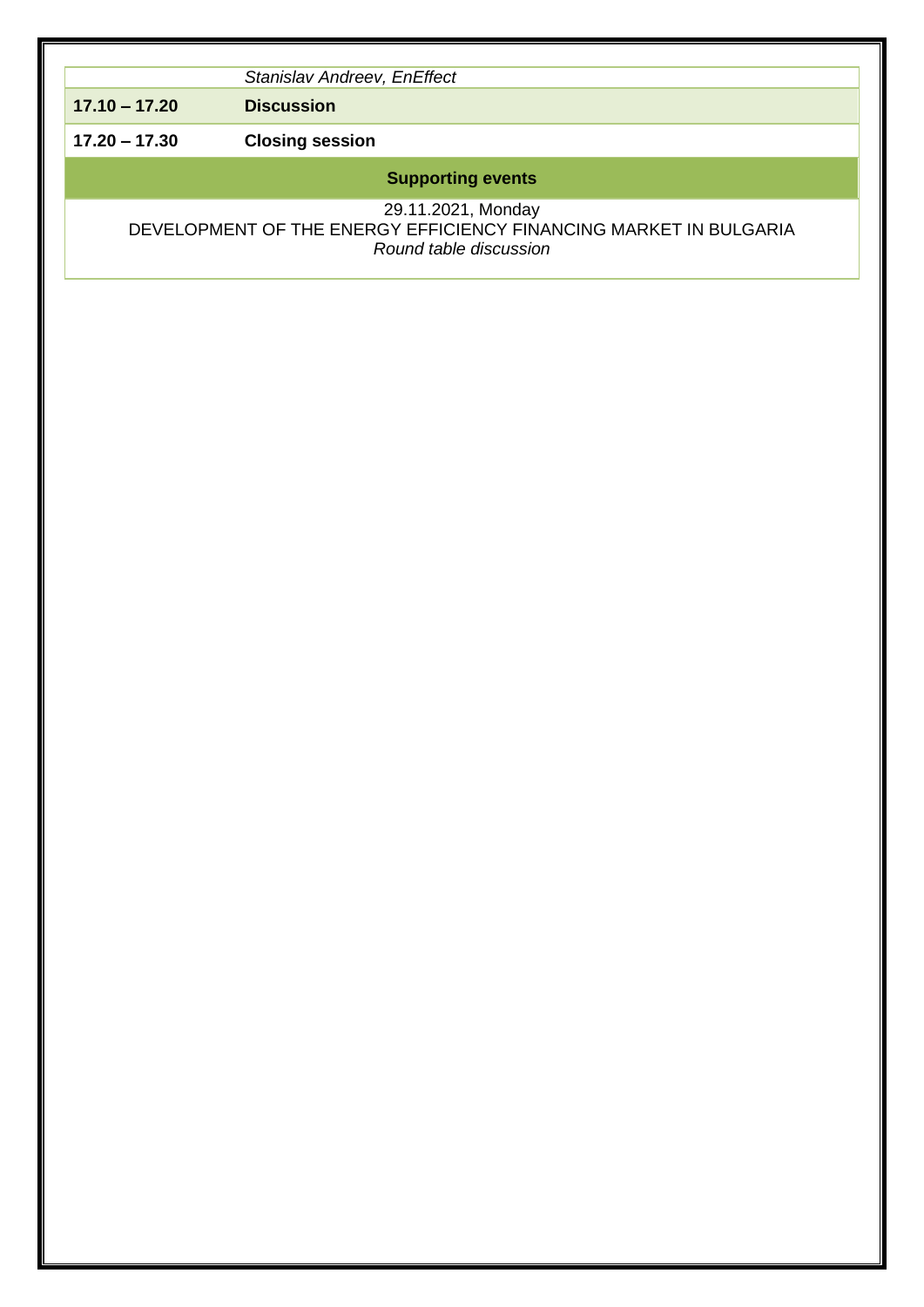|                              | <b>XIV National Conference</b>                                                                                                                                                                     |
|------------------------------|----------------------------------------------------------------------------------------------------------------------------------------------------------------------------------------------------|
|                              | Of the Association of the Bulgarian Energy Agencies                                                                                                                                                |
|                              |                                                                                                                                                                                                    |
|                              | <b>Smart cities and regions in action</b><br><b>Supporting event</b>                                                                                                                               |
|                              |                                                                                                                                                                                                    |
|                              | 29.11.2021 (Monday), Velingrad, Infinity Hotel                                                                                                                                                     |
|                              | ENERGY<br>AGENCY OF<br>CSEG <b>STANE</b><br>EnEffect                                                                                                                                               |
|                              |                                                                                                                                                                                                    |
|                              | DEVELOPMENT OF THE ENERGY EFFICIENCY FINANCING MARKET IN BULGARIA                                                                                                                                  |
| $09:00 - 09:10$              | OPENING OF THE CONFERENCE. CONCLUSIONS FROM THE PREVIOUS<br><b>ROUNDTABLE</b><br><b>Dragomir Tsanev, EnEffect</b>                                                                                  |
| $09:10 - 09:25$              | THE ROLE OF THE FINANCIAL SECTOR TO DRIVE INVESTMENTS IN CLEAR                                                                                                                                     |
|                              | <b>ENERGY TRANSITION</b>                                                                                                                                                                           |
|                              | Representatives of the Bulgarian Development Bank (invited)                                                                                                                                        |
| $09:25 - 09:40$              | BEST PRACTICES FOR BLENDED FINANCING FROM THE BULGARIAN<br>URBAN INVESTMENT AND ADVISORY PLATFORM                                                                                                  |
|                              | Representative of EIB / FLAG Fund (invited)                                                                                                                                                        |
| $09:40 - 10:10$              | <b>Q&amp;A AND DISCUSSION SESSION</b>                                                                                                                                                              |
| 10:10 - 10:30                | Coffee break                                                                                                                                                                                       |
| <b>Parallel</b><br>session 1 | Existing financial instruments in support of energy efficiency and<br><b>RES</b>                                                                                                                   |
| 10:30 - 12:00                | Set-the-scene presentations (10 minutes each – all to be invited)                                                                                                                                  |
|                              | Preferential mortgages for class A buildings                                                                                                                                                       |
|                              | "Green Credits" programmes for SMEs<br>$\bullet$<br>Products for small-scale renewables and renovation of single-family                                                                            |
|                              | buildings                                                                                                                                                                                          |
|                              | Open discussion (ca. 1 hour)                                                                                                                                                                       |
|                              | How the financial sector evaluates the impact of the national policies on<br>the clean energy investments?                                                                                         |
|                              | Are there clear expectations regarding the public support programmes for<br>$\bullet$                                                                                                              |
|                              | the next planning period?<br>What are the sectors and segments that need public support and under                                                                                                  |
|                              | what form?                                                                                                                                                                                         |
|                              | Participants:                                                                                                                                                                                      |
|                              | BIA, Econoler, AEE, BCC, EnEffect, (project partners), Fund of Funds, EERSF,<br>financing institutions, BACC, BGFMA, NGOs, managers of homeowners'<br>associations, energy service providers, etc. |
| <b>Parallel</b><br>session 2 | Quality assurance for energy efficiency project financing                                                                                                                                          |
| 10:30 - 12:00                | Set-the-scene presentations (10 minutes each):<br>Energy performance certificates: pathways for improvements (Ivaylo<br>Alexiev, SEDA, invited)                                                    |
|                              |                                                                                                                                                                                                    |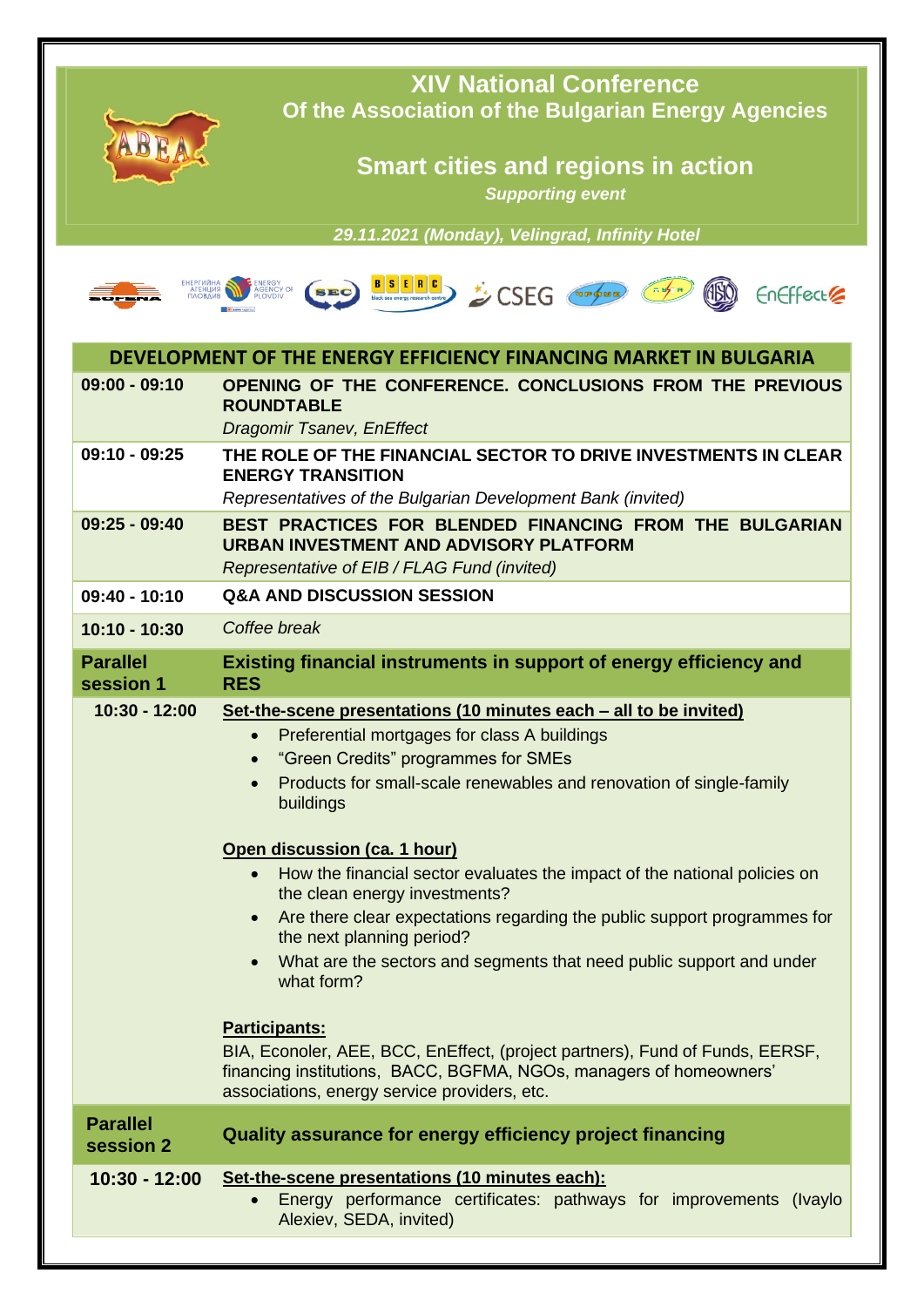|                 | International schemes for ecological and energy certification. The Green<br>$\bullet$<br>Mortgage scheme in Bulgaria (Kamen Simeonov, EnEffect)<br>Financial analysis of energy efficiency and renewable energy projects<br>$\bullet$<br>(Marko Markov, Econoler)<br>Open discussion (ca. 1 hour)<br>• What are the targeted improvements of the building certification?<br>How to increase the quality and trustworthiness of the certification<br>schemes?<br>What type of technical information is needed by the financial sector?<br><b>Participants:</b><br>AEE, NTEF, AEE, EcoEnergy, Sofia Municipality, Gabrovo Municipality (project<br>partners), BAIC, Fund of Funds, EERSF, FLAG Fund, ESCOs, financing<br>institutions, municipalities, NGOs, etc. |
|-----------------|-----------------------------------------------------------------------------------------------------------------------------------------------------------------------------------------------------------------------------------------------------------------------------------------------------------------------------------------------------------------------------------------------------------------------------------------------------------------------------------------------------------------------------------------------------------------------------------------------------------------------------------------------------------------------------------------------------------------------------------------------------------------|
| $12:00 - 13:00$ | <b>CLOSING SESSION:</b><br><b>LESSONS LEARNED AND</b><br><b>UPCOMING</b><br><b>ACTIVITIES</b>                                                                                                                                                                                                                                                                                                                                                                                                                                                                                                                                                                                                                                                                   |
| 12:00 - 12:20   | PRESENTATION OF THE CONCLUSIONS OF THE<br><b>PARALLEL</b><br><b>SESSIONS</b><br>Moderators of the two sessions                                                                                                                                                                                                                                                                                                                                                                                                                                                                                                                                                                                                                                                  |
| $12:20 - 13:00$ | <b>EXPECTATION FROM THE NEW POLICY SUPPORT PROGRAMMES</b><br>TO INVOLVE THE BANKING SECTOR IN THE GREEN ENERGY<br><b>TRANSITION</b><br>Open discussion with the participation of representatives of financing institutions,<br>ESCOs, public authorities, professional and industry associations, municipalities<br>and energy experts                                                                                                                                                                                                                                                                                                                                                                                                                          |
| 13:00           | End of event                                                                                                                                                                                                                                                                                                                                                                                                                                                                                                                                                                                                                                                                                                                                                    |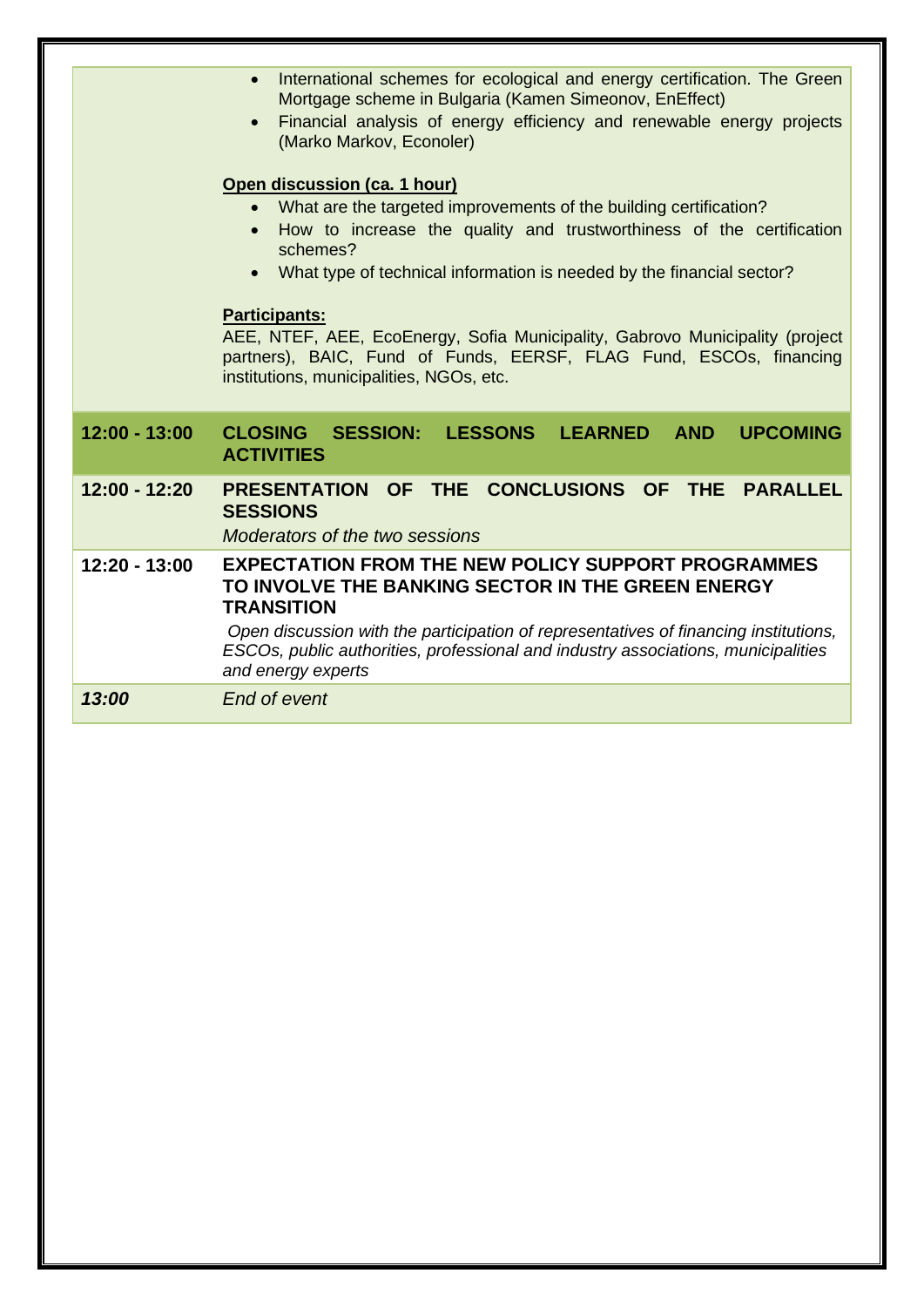

**XIV National Conference**

**Of the Association of the Bulgarian Energy Agencies**

## **Smart cities and regions in action**

*30.11.2021 (Tuesday), Velingrad, Infinity Hotel*



| <b>Panel I</b>  | Solutions to alleviating the energy poverty<br><b>Moderator: Arch. Evelina Stoykova</b>                                                                                                                                                                                 |
|-----------------|-------------------------------------------------------------------------------------------------------------------------------------------------------------------------------------------------------------------------------------------------------------------------|
| $9.30 - 9.40$   | <b>European Consultancy Center for energy poverty</b><br>Arch. Evelina Stoykova, Sofia Energy Center                                                                                                                                                                    |
| $9.40 - 9.50$   | RES solutions and good practices for alleviating the energy poverty,<br><b>POWERTY project</b><br>Petar Kisyov, Energy Agency of Plovdiv                                                                                                                                |
| $9.50 - 10.00$  | Mobilising the energy poor citizens through joint energy initiatives,<br><b>POWERPOOR project</b><br><b>Lily Stamler, SOFENA</b>                                                                                                                                        |
| $10.00 - 10.10$ | Summer energy poverty and actions aimed at reducing the demand for<br>cooling, COOLTORISE project<br>Georgi Simeonov, CSEG - Pazardjik                                                                                                                                  |
| $10.10 - 10.20$ | Towards energy poverty definition in support of the energy renovation<br>programmes: pilot actions in the cities of Burgas and Gabrovo, ComAct,<br><b>EnergyMeasures, CONGREGATE and Fair Energy Transition for All</b><br>projects<br><b>Dragomir Tsanev, EnEffect</b> |
| $10.20 - 10.30$ | <b>Discussion</b>                                                                                                                                                                                                                                                       |
| $10.30 - 11.00$ | <b>Coffee break</b>                                                                                                                                                                                                                                                     |
|                 |                                                                                                                                                                                                                                                                         |
| <b>Panel II</b> | <b>One-stop-shop renovation services</b><br>Moderator: Milena Agopyan                                                                                                                                                                                                   |
| $11.00 - 11.15$ | Applying a common European energy performance certificate,<br><b>QualDelEPC project</b><br>Angelina Tomova, Green Synergy Cluster/Energy Agency of Plovdiv                                                                                                              |
| $11.15 - 11.30$ | Rodoshop (one-stop-shop solution) - results and lessons learned<br>Ivanka Pandelieva-Dimova, Sofia Energy Center                                                                                                                                                        |
| $11.30 - 11.45$ | One-stop-shop centers – a mechanism for implementing roadmaps for<br>residential renovation actions, PadovaFit project<br>Milena Agopyan, Energy Agency of Plovdiv                                                                                                      |
| $11.45 - 12.00$ | One-stop-shop services for private residential buildings, UPSTAIRS<br>project<br>Ivanka Pandelieva-Dimova, Sofia Energy Center                                                                                                                                          |
| $12.00 - 12.15$ | The initiative Hauts-de-France Pass Renovation<br>Arch. Evelina Stoykova, Sofia Energy Center                                                                                                                                                                           |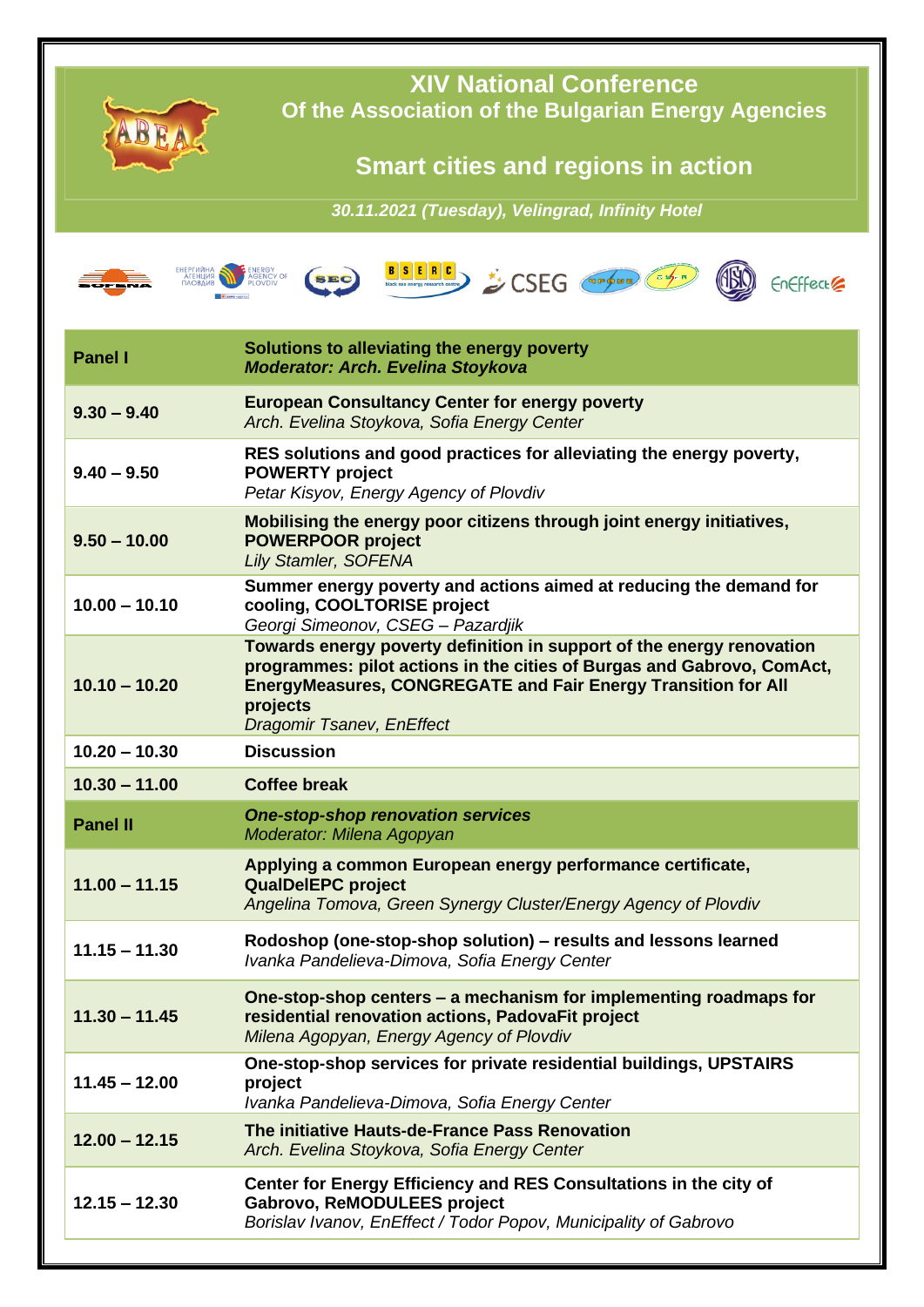### **Supporting events**

#### 30.11.2021, Tuesday

Training for energy supporters and mentors of energy communities, POWERPOOR project Training for integrating the One-stop-shop services for energy renovation, PadovaFIT Expanded project